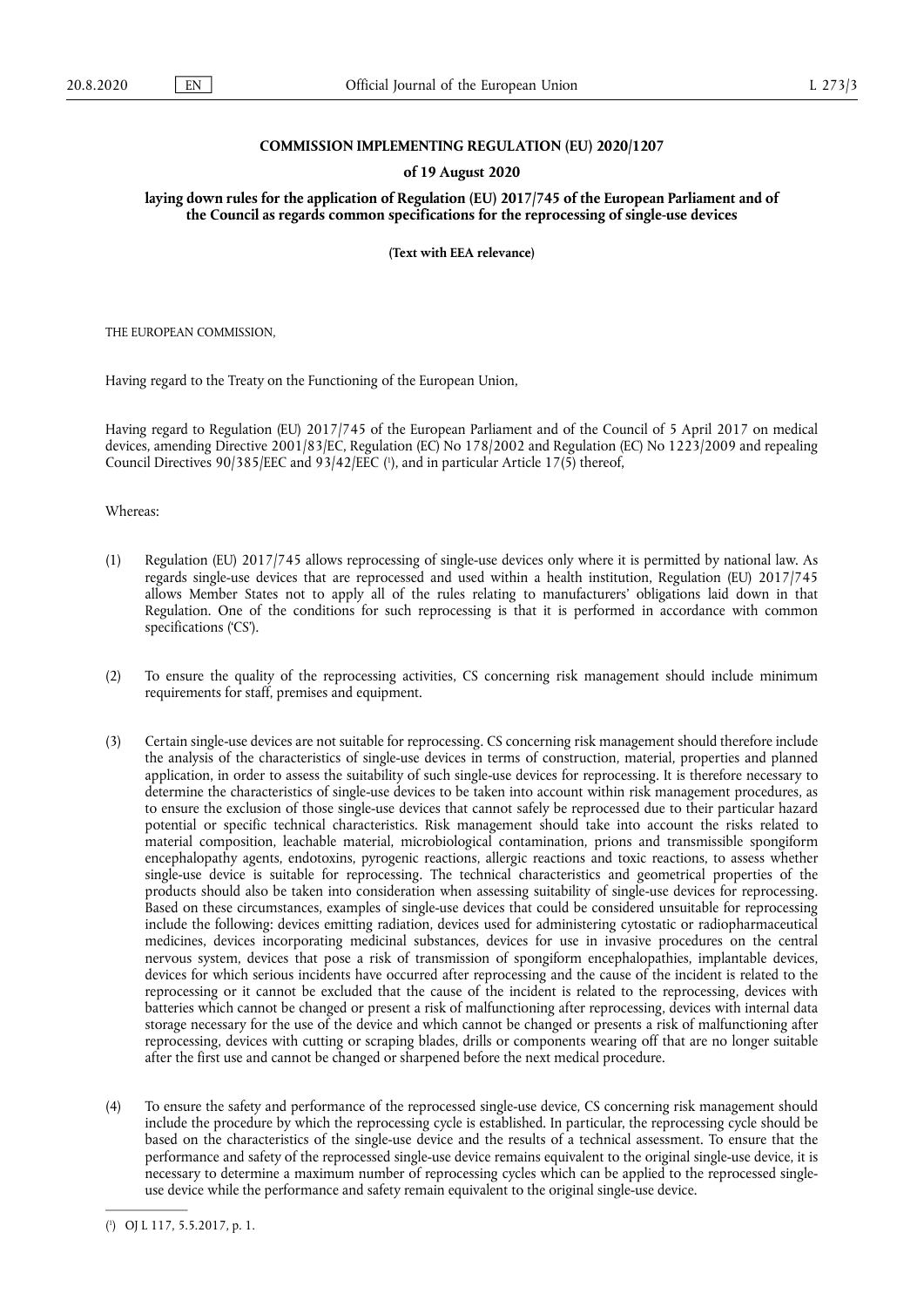- (5) The general safety and performance requirements set out in Regulation (EU) 2017/745 apply to reprocessed singleuse devices. Health institutions, together, when applicable, with the external reprocessors, are responsible for the safety and performance of the reprocessed device. The health institutions and external reprocessors should therefore have a quality management system ensuring that the relevant requirements are complied with. The quality management system should cover all parts and elements of the organisation regarding the reprocessing. In particular, the quality management system should show that the applicable processes for the reprocessing of singleuse devices have been followed and that all conditions for a safe and effective reuse of the reprocessed device have been met. The quality management systems of a health institution and the external reprocessor acting on its behalf should be compatible, in order to ensure continuity of the reprocessing quality.
- (6) In order to ensure the safety and performance of reprocessed single-use devices, each health institution using singleuse devices reprocessed by the health institution itself or by an external reprocessor at the request of that health institution should have a system in place allowing them to collect information on incidents arising in connection with such devices and should report serious incidents to the competent authority. The manufacturer and, when applicable, the external reprocessor should also be notified of serious incidents.
- (7) The health institutions and the external reprocessors should have a system in place to ensure traceability of the reprocessed single-use device, notably as regards the reprocessing cycles conducted on a single-use device, and the final disposal of the reprocessed single-use device.
- (8) The Medical Device Coordination Group has been consulted.
- (9) The measures provided for in this Regulation are in accordance with the opinion of the Committee on Medical Devices,

HAS ADOPTED THIS REGULATION:

#### CHAPTER I

#### **SUBJECT MATTER AND DEFINITIONS**

#### *Article 1*

#### **Subject matter**

This Regulation lays down rules for the application of Article 17(3) of Regulation (EU) 2017/745, where national law has permitted reprocessing of single-use devices and a Member State has decided not to apply all of the rules relating to manufacturers' obligations laid down in that Regulation as regards single-use devices that are reprocessed and used within a health institution.

This Regulation also lays down rules where a Member State has chosen to apply Article 17(3) of Regulation (EU) 2017/745 also as regards single-use devices that are reprocessed by an external reprocessor.

# *Article 2*

# **Definitions**

For the purposes of this Regulation, the following definitions shall apply:

- (1) 'reprocessor' means the health institution and the external reprocessor reprocessing single-use devices;
- (2) 'external reprocessor' means the entity reprocessing single-use devices at the request of a health institution;
- (3) 'reprocessing cycle' means a cycle that includes all reprocessing steps applied to a single-use device to ensure that the safety and performance of the reprocessed device is equivalent to that of the original device.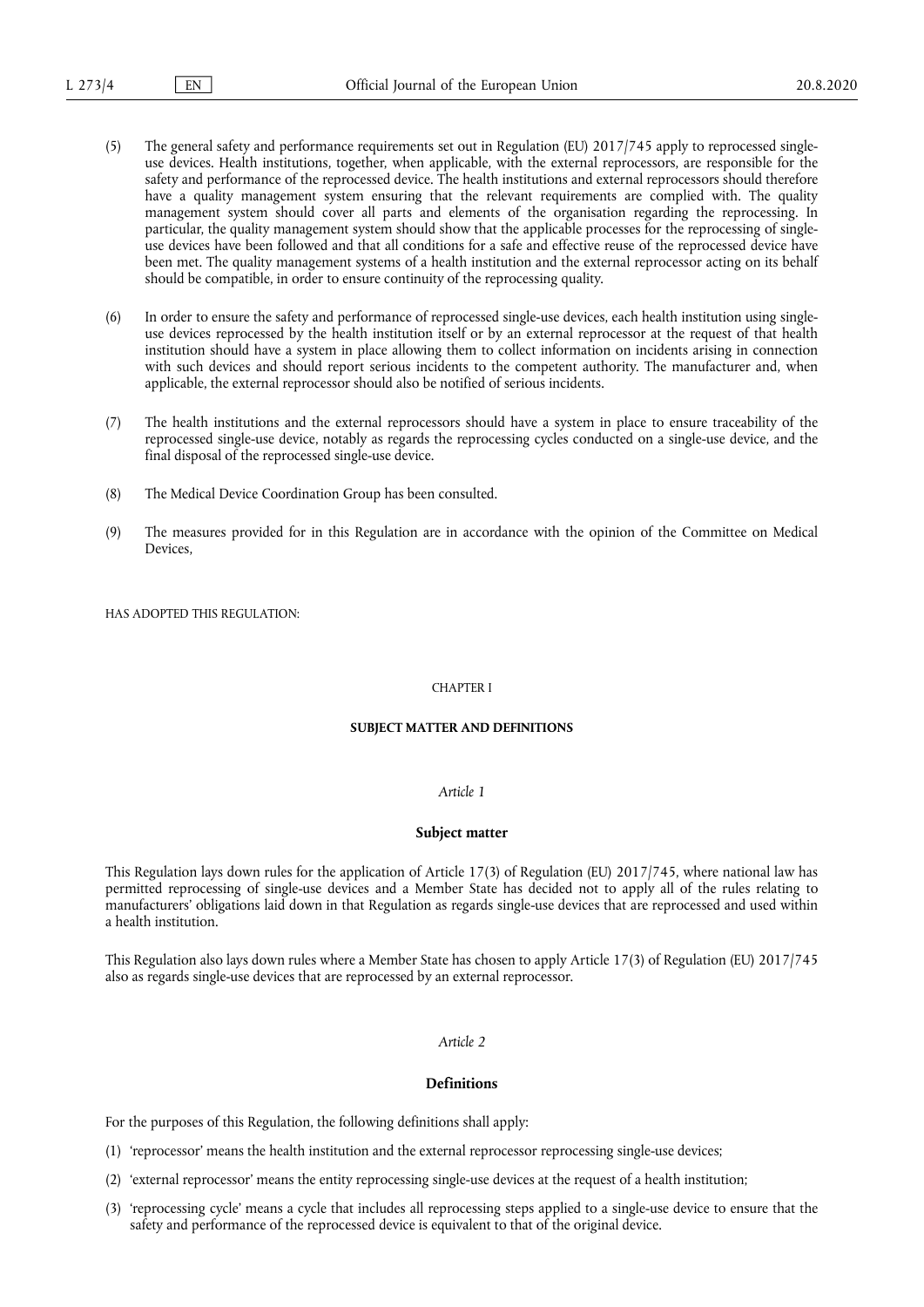## CHAPTER II

## **ORGANISATION OF REPROCESSING AND RISK MANAGEMENT**

## *Article 3*

#### **Contracting external reprocessors**

1. If reprocessing is carried out by an external reprocessor, the health institution and the external reprocessor shall conclude a written contract.

- 2. The contract shall include the following elements:
- (a) the attribution of tasks, obligations, and responsibilities of the two parties;
- (b) the arrangements for transition from one external reprocessor to another and responsibilities of the external reprocessor that is a party to the contract;
- (c) the requirements related to the qualification and expertise of the personnel participating in the reprocessing activities;
- (d) the requirements for the reprocessing, collection of information related to the reprocessed devices and information exchange between the health institution and the external reprocessor;
- (e) the requirement to ensure compatibility of the quality management systems (QMS) of the parties, as referred to in Article<sup>21:</sup>
- (f) the procedure for monitoring of the quality of the reprocessing performed by the external reprocessor via on-site audit (s).

# *Article 4*

#### **Staff, premises and equipment**

- 1. Reprocessors shall ensure that the personnel involved in the reprocessing:
- (a) is sufficient in number to ensure the quality of the reprocessing;
- (b) has the relevant specific knowledge and sufficient professional training in view of the reprocessing steps applied;
- (c) has clearly defined tasks and responsibilities laid down in writing.
- 2. Reprocessors shall designate one or more persons responsible for the reprocessing.
- 3. The person responsible for reprocessing shall comply with the following criteria:
- (a) has sufficient experience and qualification in the domain of reprocessing;
- (b) has received training on reporting incidents and on undertaking critical analysis in accordance with Article 23(8).

The person responsible for reprocessing shall be permanently and continuously available to the reprocessor during working hours of the reprocessor. The person responsible for reprocessing shall also be responsible for the elaboration and management of the technical documentation referred to in Article 9 and of the QMS referred to in Article 21.

4. The premises where the reprocessing is taking place and the equipment to be used shall be adapted to the type of single-use devices to be reprocessed, the steps of the reprocessing cycle and the number of reprocessing steps.

5. The surfaces of the premises, ambient air (temperature, humidity, viable and non-viable airborne particles), water and other gases and fluids shall be controlled and periodically monitored to verify that their microbiological and physical quality is adequate for reprocessing.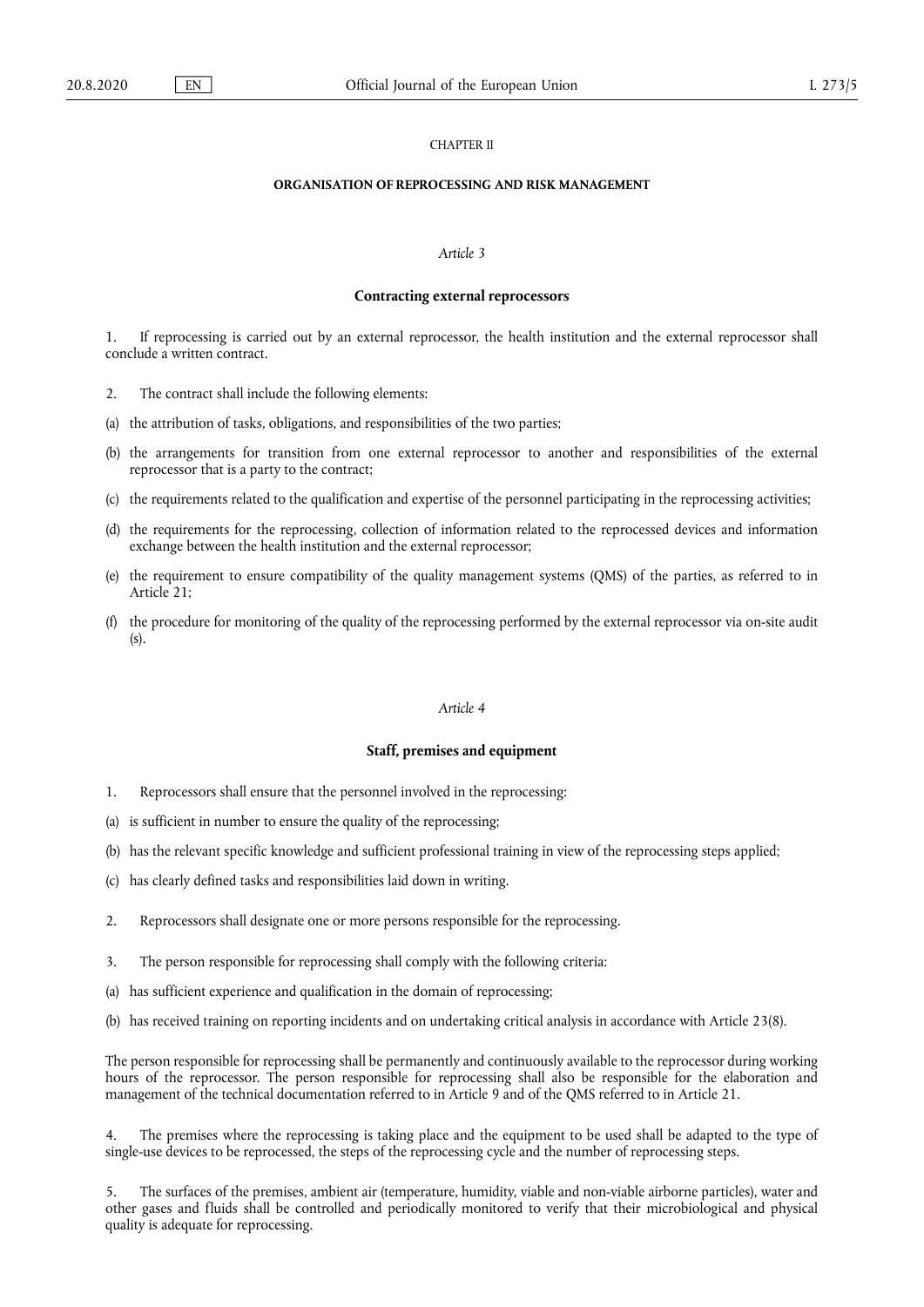The equipment shall be subject periodically to generally acknowledged state-of-the-art maintenance, performance checks, and calibrations, according to the manufacturer's instructions. The equipment shall be validated and, where applicable, periodically revalidated, in order to establish that it is suitable for the intended purpose.

The reprocessor shall describe in the technical documentation referred to in Article 9(1) the types of single-use devices for which the reprocessor has decided that it has the ability to conduct reprocessing and the justification for that decision. The reprocessor shall make publicly available the list of devices that it is able to reprocess.

If the reprocessor decides that it has no longer the ability to reprocess certain types of single-use devices it shall describe the reasons of that decision in the technical documentation referred to in Article 9(1). The list referred to in paragraph 7 of this Article shall be updated accordingly.

#### *Article 5*

#### **Preliminary assessment of the suitability of a single-use device for reprocessing**

1. Before deciding to start reprocessing a single-use device, or requesting an external reprocessor to do so, the health institution shall assess if the single-use device is suitable for reprocessing.

2. For the purposes of paragraph 1, the health institution shall analyse whether the safety and performance of the singleuse device once reprocessed will be equivalent to the original single-use device.

- 3. When assessing the suitability of a single-use device for reprocessing the health institution, where applicable, shall:
- (a) verify that the single-use device is CE marked;
- (b) verify that the single-use device has not been withdrawn from the market and its certificate of conformity has not been suspended, withdrawn or subject to restrictions;
- (c) verify if the use of the single-use device has been subject to restrictions for safety reasons as indicated in the field safety notices;
- (d) conduct an analysis of the properties of the single-use device, taking into account all available documentation and information on the single-use device to ensure sufficient understanding and know-how on design, constructional properties, material characteristics, functional properties, and other risks factors related to the reprocessing of the single-use device, including its previous use.

Where applicable, when carrying out an assessment in accordance with the first subparagraph, the health institution shall consult an external reprocessor and rely on its operational support in accordance with the contract referred to in Article 3.

For the purpose of points (b) and (c), the health institution shall verify the information in the European Database on Medical Devices (EUDAMED). Until EUDAMED is fully functional, the health institution shall verify the information in accordance with the provisions on exchange of information referred to in Article 123(3)(d) of Regulation (EU) 2017/745.

Where the information cannot be obtained in accordance with the third subparagraph, the health institution shall verify the information on the website of the manufacturer or of its authorised representative.

For the purpose of point (d), the health institution shall review the information referred to in point (p) of Section 23.4 of Chapter III of Annex I to Regulation (EU) 2017/745 and all other relevant documentation and information in the public domain.

4. The decision of the health institution concerning the suitability of a single-use device for reprocessing shall be based on a written positive opinion provided by the person responsible for reprocessing. Single-use device shall not be reprocessed if the person responsible for reprocessing has provided a negative opinion on the suitability of the single-use device for reprocessing.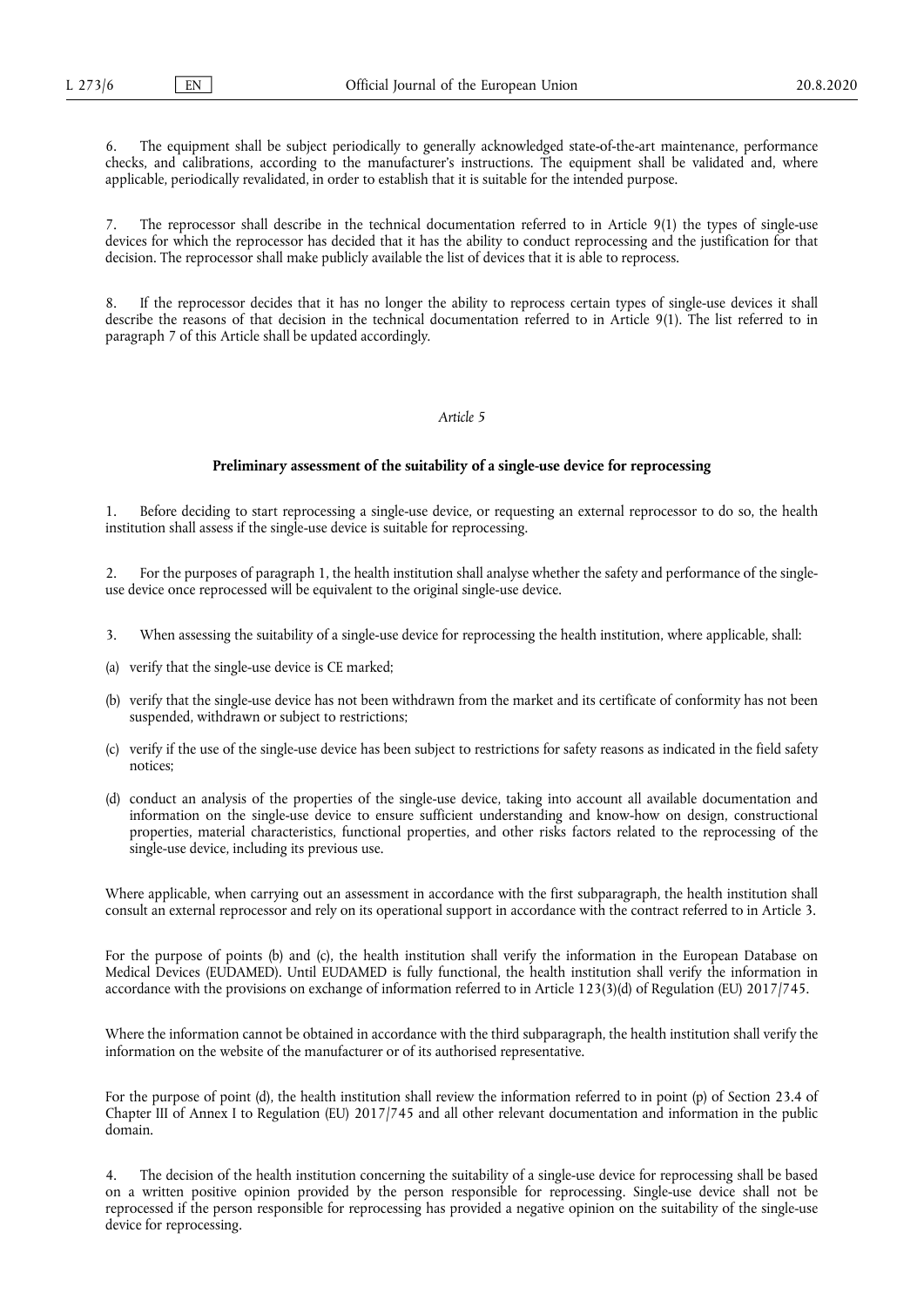#### **Original intended purpose and monitoring of changes made by the manufacturer of the original single-use device**

1. Reprocessors shall not change the original intended purpose of the single-use device as indicated in its instructions for use.

- 2. Reprocessors shall establish a monitoring process to verify the following:
- (a) that the single-use device is not withdrawn from the market;
- (b) that the certificate of conformity of the single-use device has not been suspended, withdrawn or is not subject to restrictions;
- (c) the use of the single-use device is not subject to restrictions for safety reasons based on the information referred to in Article  $5(3)$ , (b) and (c);

The reprocessors shall also identify any change made by the manufacturer to components, materials, intended purpose or specifications of the single-use device that may have an impact on the reprocessing. Reprocessors shall assess the significance of these changes for the appropriateness of reprocessing. If a change has a detrimental effect on the reprocessed single-use device, reprocessing shall be discontinued or the reprocessing process shall be modified to adapt to the change made to the single-use device.

## *Article 7*

## **Determination of reprocessing cycle**

1. Health institutions reprocessing single-use devices shall determine, when applicable together with external reprocessors, the reprocessing cycle for single-use device to be reprocessed.

2. The reprocessing cycle shall be determined based on the documentation and information collected in accordance with Article 5 and the results of a technical assessment including, when appropriate, physical, electrical, chemical, and biological and microbiological tests, and reverse engineering. The reprocessing cycle shall not change the intended purpose of the single-use device, shall take into account the scientific and technical knowledge, and, if applicable, the original method of sterilisation and the relevant standards.

3. The reprocessing cycle shall be established in writing and shall be validated by the health institution reprocessing single-use devices, when applicable, together with external reprocessor. The reprocessing cycle shall describe each step of the reprocessing. For each step, the relevant procedure shall be established and each step shall be validated. Validation of the reprocessing steps shall consist of installation and operational and performance qualification.

4. The validation shall ensure that the performance and safety of the single-use device remains equivalent to the original single-use device after every reprocessing cycle and up to the maximum allowed number of reprocessing cycles.

The reprocessing cycle shall be monitored through periodic routine tests and contamination controls, physical, electrical, chemical and biological monitoring and testing of process parameters and calibration.

6. The reprocessed single-use device shall be released after it is confirmed that cleaning, disinfection and sterilization steps and any testing, as appropriate, assure that the reprocessing cycle has been completed in compliance with the requirements applicable to such cycle.

## *Article 8*

## **Maximum number of reprocessing cycles**

Each reprocessing in accordance with Article 11 shall be counted as one reprocessing cycle. Each reprocessing cycle of a single-use device shall be counted to determine the maximum number of reprocessing cycles even if a single-use device was not reused on a patient following the reprocessing.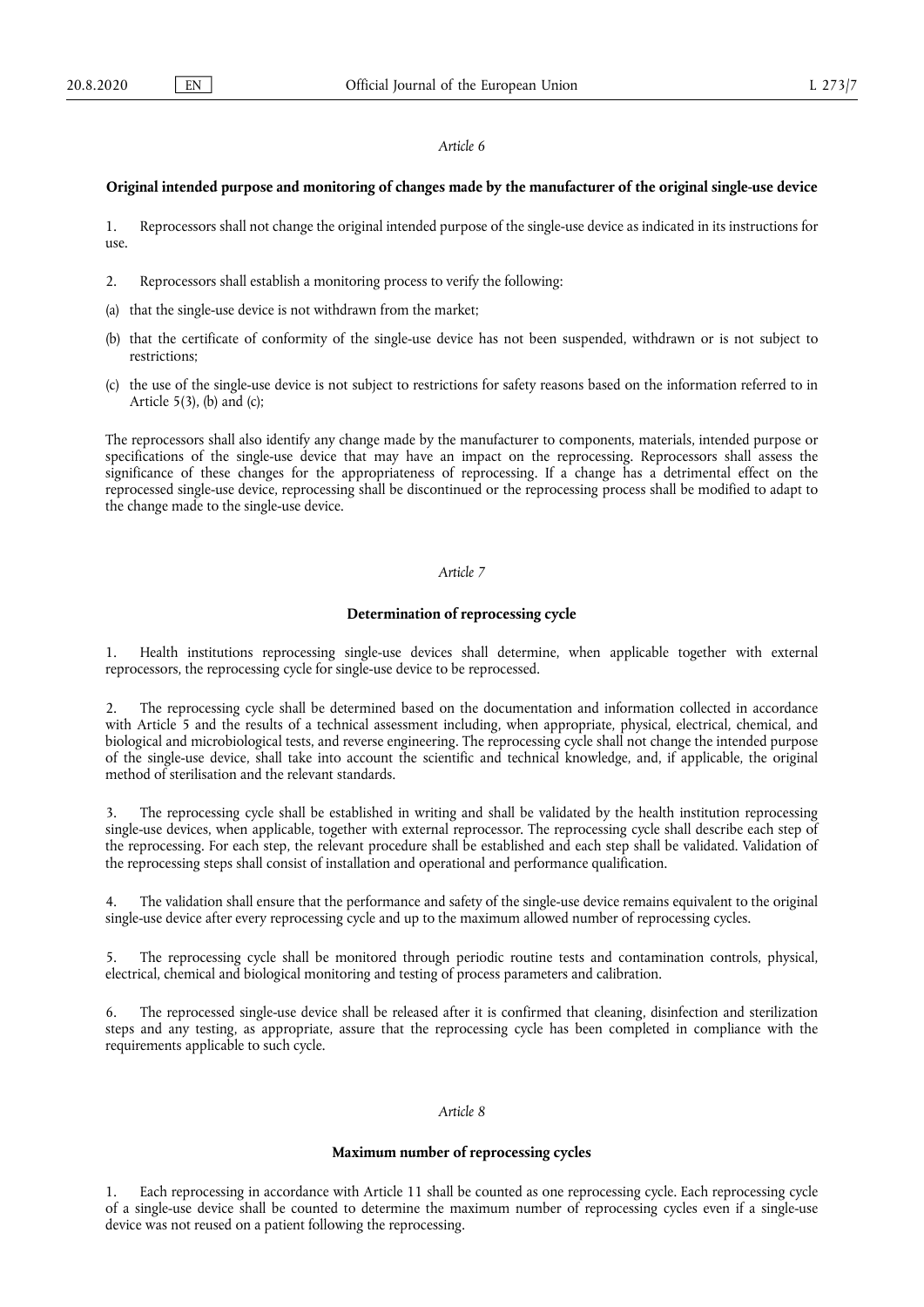2. The health institution, together with the external reprocessor, when applicable, shall determine the maximum number of reprocessing cycles which can be applied to the reprocessed single-use device*,* during which the performance and safety of that single-use device remains equivalent to the original single-use device.

3. Once the maximum number of reprocessing cycles has been reached, the reprocessed single-use device shall be disposed of.

# *Article 9*

## **Technical documentation**

1. Reprocessors shall have a technical documentation on its reprocessing activities which shall include:

(a) the procedures for controlling and periodically monitoring premises and equipment referred to in Article 4(5) and (6);

(b) any decision concerning the ability or lack of ability to reprocess a type of single-use devices.

Reprocessors shall also have a technical documentation specific to each model of single-use device, manufactured by the same manufacturer, as identified by its device identifier in the Unique Device Identification system ('UDI-DI'). The technical documentation shall include:

(a) the results of the determination of the reprocessing cycle and procedures referred to in Article 7;

(b) the actions to be undertaken in case one or more steps of the reprocessing cycle have not been performed.

The technical documentation specific to each model of single-use device manufactured by the same manufacturer, as identified by its UDI-DI that is kept by health institutions, shall also include:

- (a) the results of the assessment of the suitability of the single-use device for reprocessing described in Article 5 and the data and information used for the assumption that the safety and performance of the reprocessed device will be equivalent to those of the original single-use device;
- (b) the results of the monitoring process referred to in Article 6;
- (c) the description of the system for tracking the single-use device from the first use until its last reuse;
- (d) the description of the system for reporting serious incidents in accordance with Article 23;
- (e) the description of the system to identify and to dispose of the single-use device if it fails to meet any aspect of functionality, performance or safety, prior or during reuse.
- 4. The technical documentation shall be kept for 10 years after the last reuse of a single-use device.

## CHAPTER III

## **PROCEDURES AND STEPS OF THE REPROCESSING CYCLE**

## *Article 10*

# **Establishment of procedures**

1. Prior to starting the reprocessing, reprocessors shall perform a visual check of the single-use devices for damages. They shall test whether movable parts can be correctly moved. If maintenance or adjustment is needed for the single-use device to perform as specified in the instruction for use, the maintenance shall be performed according to the established procedure. The reprocessors shall dispose of damaged or dysfunctional single-use devices.

2. The reprocessor shall establish a validated decontamination procedure adapted to the properties and characteristics of the single-use device and the risks linked with its use.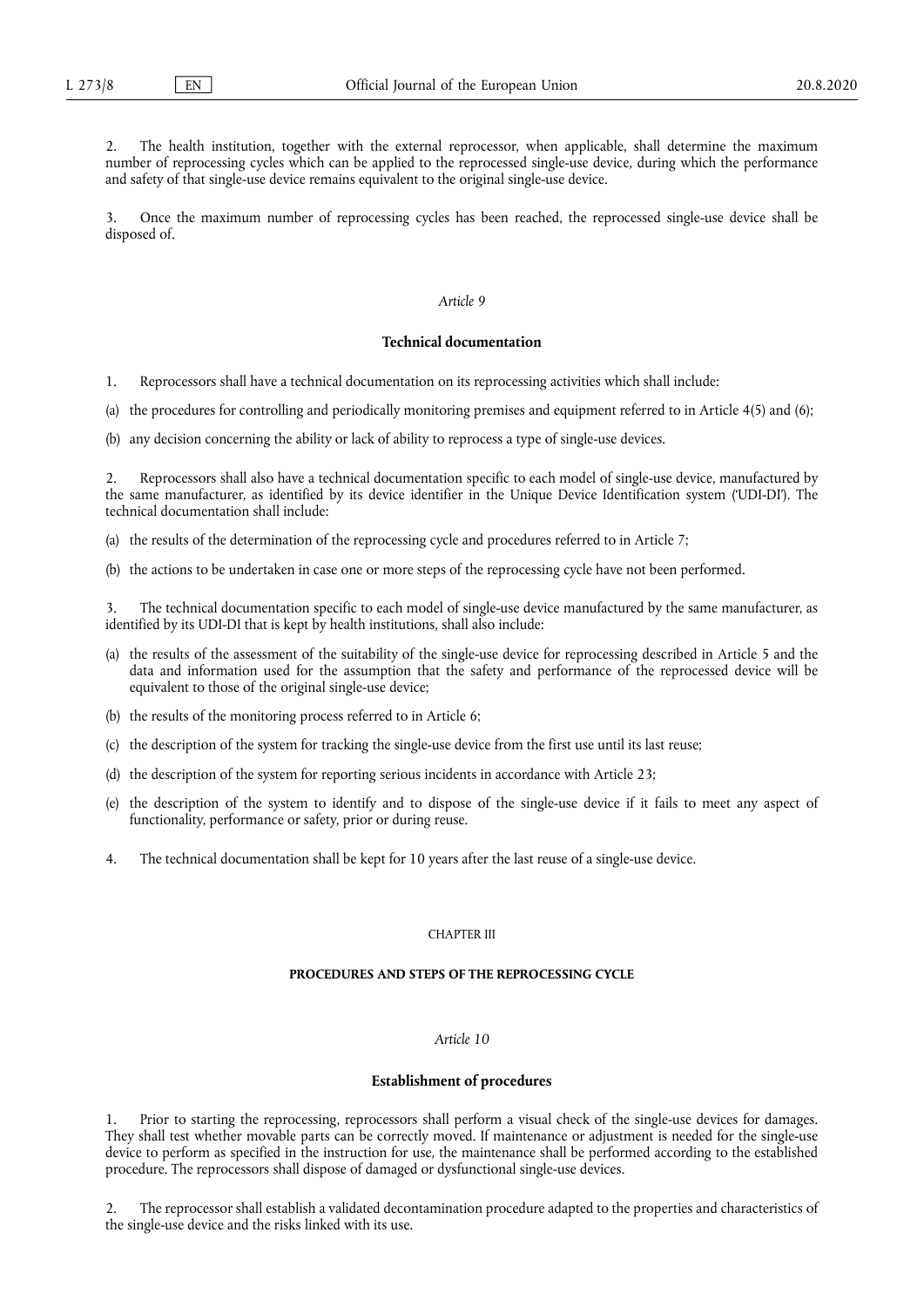3. Preparation for reprocessing shall not compromise the hygienic state and the functionality of the decontaminated device. If there is a delay exceeding an established time limit in the procedure before cleaning and disinfection or sterilization of single-use device, it shall be adequately pre-cleaned and put in intermediate storage. The single-use devices shall be transported to the reprocessing premises in closed identified and dedicated containers under the conditions set out in a procedure.

4. The necessary requirements in terms of microbiological and chemical properties of water, chemicals, and other products used in the reprocessing shall be set out in the procedures for each specific cycle.

5. When choosing cleaning, disinfection and sterilization procedures, priority shall be given to validated automated procedures that ensure their reproducibility. The disinfection shall ensure appropriate bactericidal (including mycobacteria), fungicidal, and virucidal effects, and the effectiveness of the disinfection shall be verified regularly on samples.

6. Cleaning and disinfectant solutions, and the sterilizing agent if applicable, shall be removed by a validated method described in a procedure.

7. The sterilization with moist heat (steam sterilization) shall be used where such use is appropriate. However, other validated methods may be chosen according to the properties and characteristics of the single-use device to be reprocessed.

8. Monitoring of sterilization cycles and release of sterilized single-use devices shall be based on attaining the sterilization parameters within the established and validated tolerances described in a procedure. If not all relevant sterilization parameters can be measured, those physical measurements shall be supplemented by using qualified biological indicators to provide additional assurance that no undetected deviations from the validated cycle occurred.

9. The packaging system shall be suitable for the content, validated according to relevant standards and the sterilization method used if applicable, for the properties of the reprocessed single-use device and for the intended storage and transportation. The packaging shall enable sterilization and guarantee sterility during the stated shelf life and until use, under proper storage and transportation conditions. If during the reprocessing a problem concerning the functionality, performance, or safety of the single-use device is detected, the problem shall be addressed and the single-use device shall be repaired, if possible, or disposed of if repair is not possible. The cause of the problem shall be investigated in order to verify the continued efficacy of the cycle. If the process is no longer achieving its objective, the cycle shall be modified or reprocessing shall be stopped for that specific single-use device. If any of the steps of the reprocessing fails to meet the requirements laid down in the procedures for that single-use device, it shall not be released for reuse.

# *Article 11*

## **Steps of the reprocessing cycle**

The reprocessing cycle shall cover the following steps, if applicable to the device concerned:

- (a) pre-treatment at the point of use;
- (b) transportation, including procedures for safe transportation of hazardous materials;
- (c) preparation before cleaning;
- (d) cleaning;
- (e) thermal disinfection or chemical disinfection;
- (f) drying;
- (g) inspection, maintenance, repair and functionality testing;
- (h) packaging;
- (i) labelling and provision of instructions for use;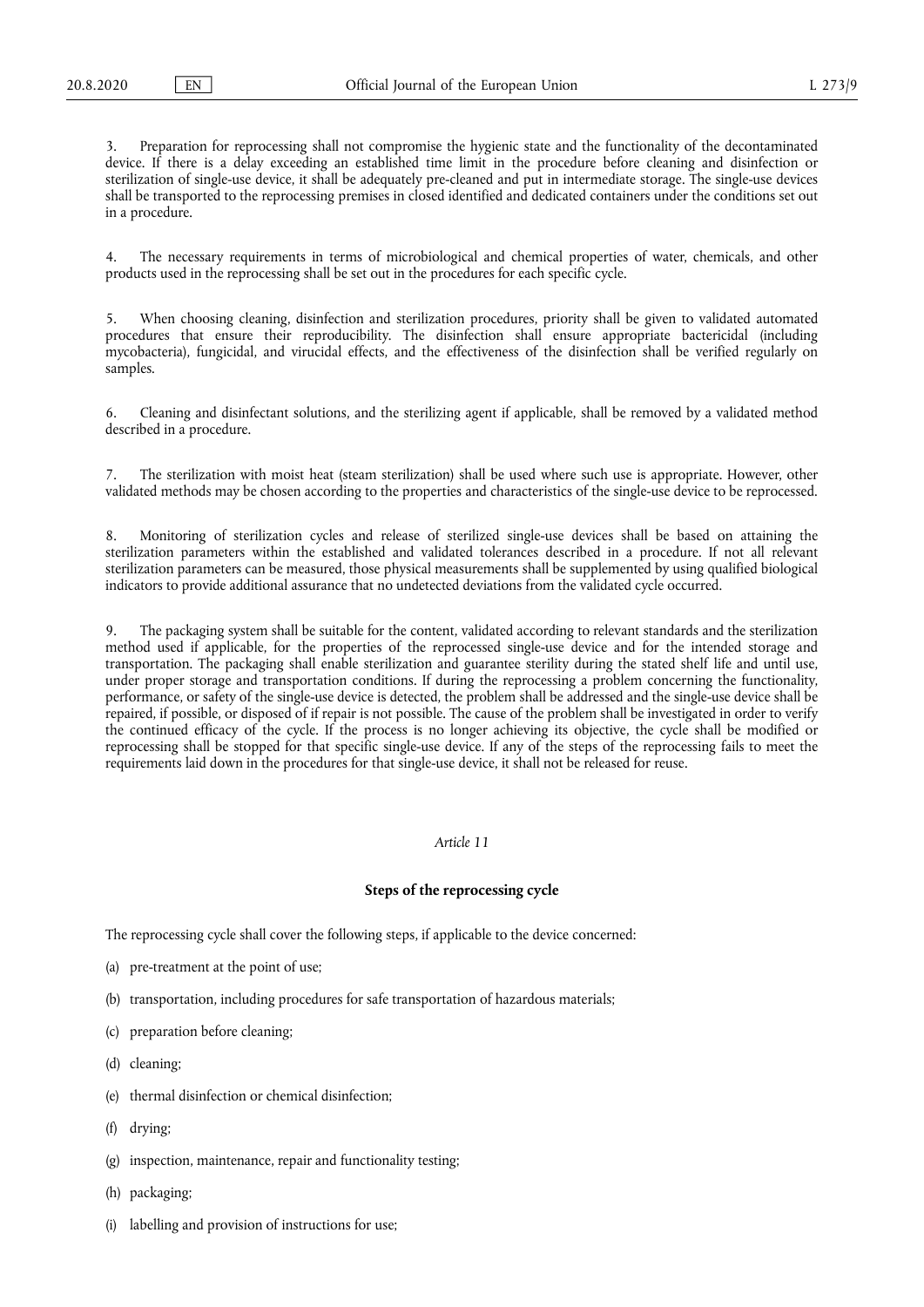- (j) sterilization;
- (k) storage.

### **Pre-treatment at the point of use and transportation**

Procedures for pre-treatment at the point of use and transportation prior to reprocessing referred to in points (a) and (b) of Article 11 shall cover the following, if applicable:

- (a) description of the pre-treatment techniques;
- (b) any checks that need to be undertaken;
- (c) definition of the maximum period of time that may elapse between use and cleaning;
- (d) description of the support systems and containers for transportation;
- (e) requirements for transportation.

## *Article 13*

## **Preparation before cleaning**

Procedures for preparation before cleaning referred to in point (c) of Article 11 shall cover the following, if applicable:

- (a) requirements for disassembly of the single-use device;
- (b) capping or opening of ports;
- (c) leak testing;
- (d) special soaking or brushing techniques and ultrasonic treatment of the single-use device.

#### *Article 14*

## **Cleaning**

Procedures for cleaning referred to in point (d) of Article 11 shall cover the following, if applicable:

- (a) techniques to be used, including rinsing;
- (b) description of the accessories required for cleaning process;
- (c) identification and concentration of chemicals required for cleaning;
- (d) identification of water quality to be used;
- (e) limits and monitoring of chemical residues remaining on the single-use device;
- (f) limits on process parameters, including temperature, concentration of solution(s) and exposure time to be used.

# *Article 15*

# **Thermal disinfection**

Procedures for thermal disinfection referred to in point (e) of Article 11 shall cover the following, if applicable:

- (a) limits on process parameters, including temperature and exposure time;
- (b) description of the accessories required for the disinfection process;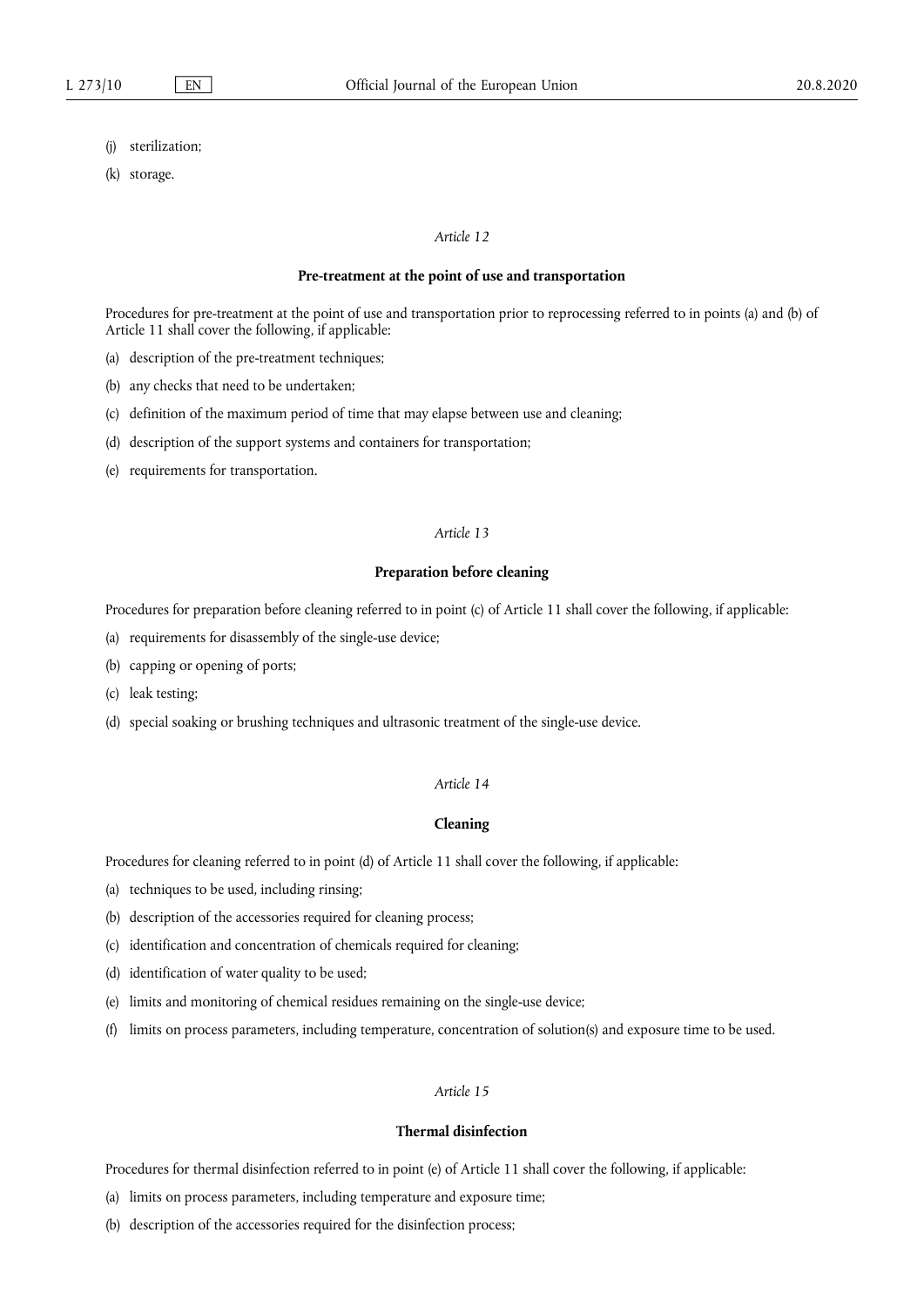- (c) identification of water quality required;
- (d) techniques to be used including rinsing volume and time with criteria or requirements for approval or rejection.

#### **Chemical disinfection**

Procedures for chemical disinfection referred to in point (e) of Article 11 shall cover the following, if applicable:

- (a) identification and concentration of chemicals required for the disinfection process;
- (b) contact time of the disinfectant;
- (c) temperature(s) to be used;
- (d) limits on temperature, concentration of solution(s), exposure time;
- (e) description of the accessories required for the disinfection process;
- (f) identification of water quality required;
- (g) techniques to be used including rinsing volume and time;
- (h) limits and monitoring of chemical residues remaining on the single-use device after disinfection;
- (i) limits and monitoring of chemical residues remaining on the single-use device from cleaning agents to ensure these residues do not interact adversely with the disinfectant;
- (j) criteria and/or requirements for approval or rejection.

# *Article 17*

# **Drying**

Procedures for drying referred to in point (f) of Article 11 shall cover the following, if applicable:

- (a) criteria and/or requirements for the maximum temperature and exposure time;
- (b) specification of the drying agent.

## *Article 18*

## **Inspection, maintenance, repair and functionality testing**

Procedures for inspection, maintenance, repair and functionality testing referred to in point (g) of Article 11 shall cover the following, if applicable:

- (a) method(s) and performance criteria for inspection;
- (b) method(s) to be used for adjustment, reparation and/or calibration;
- (c) type, amount and method of application of lubricant;
- (d) re-assembly of the single-use device;
- (e) specification of parts that might need to be replaced;
- (f) functionality testing and parameters to be considered for acceptance or rejection.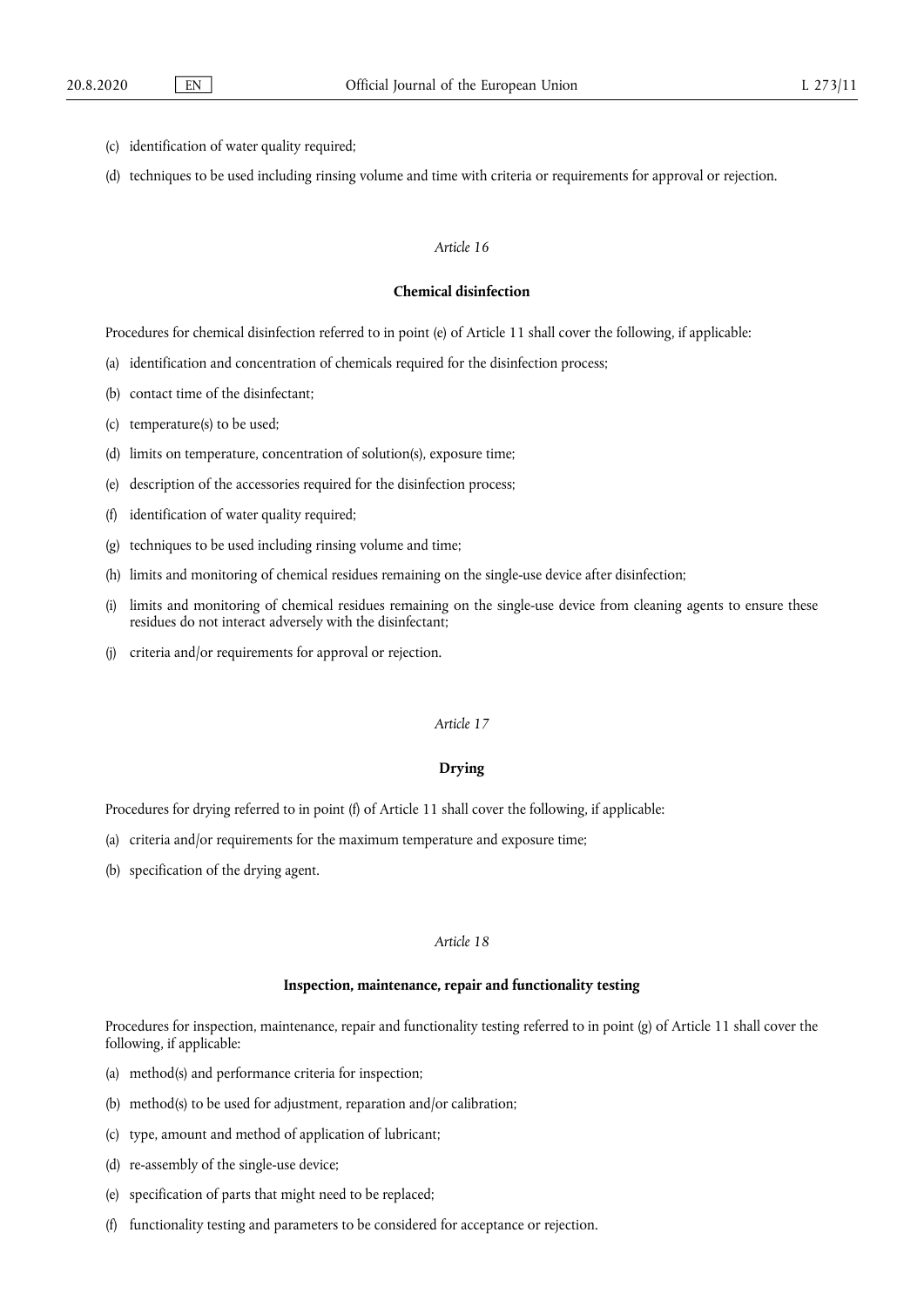## **Packaging**

1. Procedures for packaging referred to in point (h) of Article 11 shall cover the following, if applicable:

(a) material specification;

(b) compliance with the specific sterilization or disinfection method;

(c) limits on packaging process parameters, including sealing temperature;

(d) criteria for acceptance or rejection.

2. The packaging and the instructions for use of the reprocessed single-use device shall not bear the CE mark.

# *Article 20*

#### **Labelling and provision of instructions for use**

1. Reprocessed single-use devices shall bear the word 'reprocessed' on their label, as well as the status of the single-use device: 'disinfected' or 'sterilized', followed by the sterilization method or disinfection method, and shelf life.

2. The name and address of the health institution, and the external reprocessor if applicable, shall be clearly indicated on the label and in the instructions for use of the single-use device.

3. The maximum number of reprocessing cycles allowed and the number of reprocessing cycles performed shall clearly appear on the label.

## CHAPTER IV

#### **QUALITY MANAGEMENT SYSTEM, ANNUAL AUDIT AND REPORTING OF INCIDENTS**

# *Article 21*

#### **Quality management system**

1. Reprocessors shall establish, document, implement, and maintain a QMS for the reprocessing activities.

2. The QMS shall ensure that requirements set out in this Regulation and requirements applicable to reprocessing set out in Regulation (EU) 2017/745 are complied with.

3. The QMS shall cover the organisation of all steps of reprocessing and shall address at least the following aspects:

(a) strategy for regulatory compliance;

(b) procedures for each step of the reprocessing cycle;

- (c) description of the responsibilities, of the personnel involved in reprocessing (tasks, qualification, training and continuous training), and description of the premises;
- (d) establishment and maintenance of the technical documentation referred to in Article 9;
- (e) control of documents and communications concerning the reprocessing activities;
- (f) control of records concerning the reprocessing activities;
- (g) reporting of incidents and management of corrective and preventive actions and verification of their effectiveness;
- (h) risk management;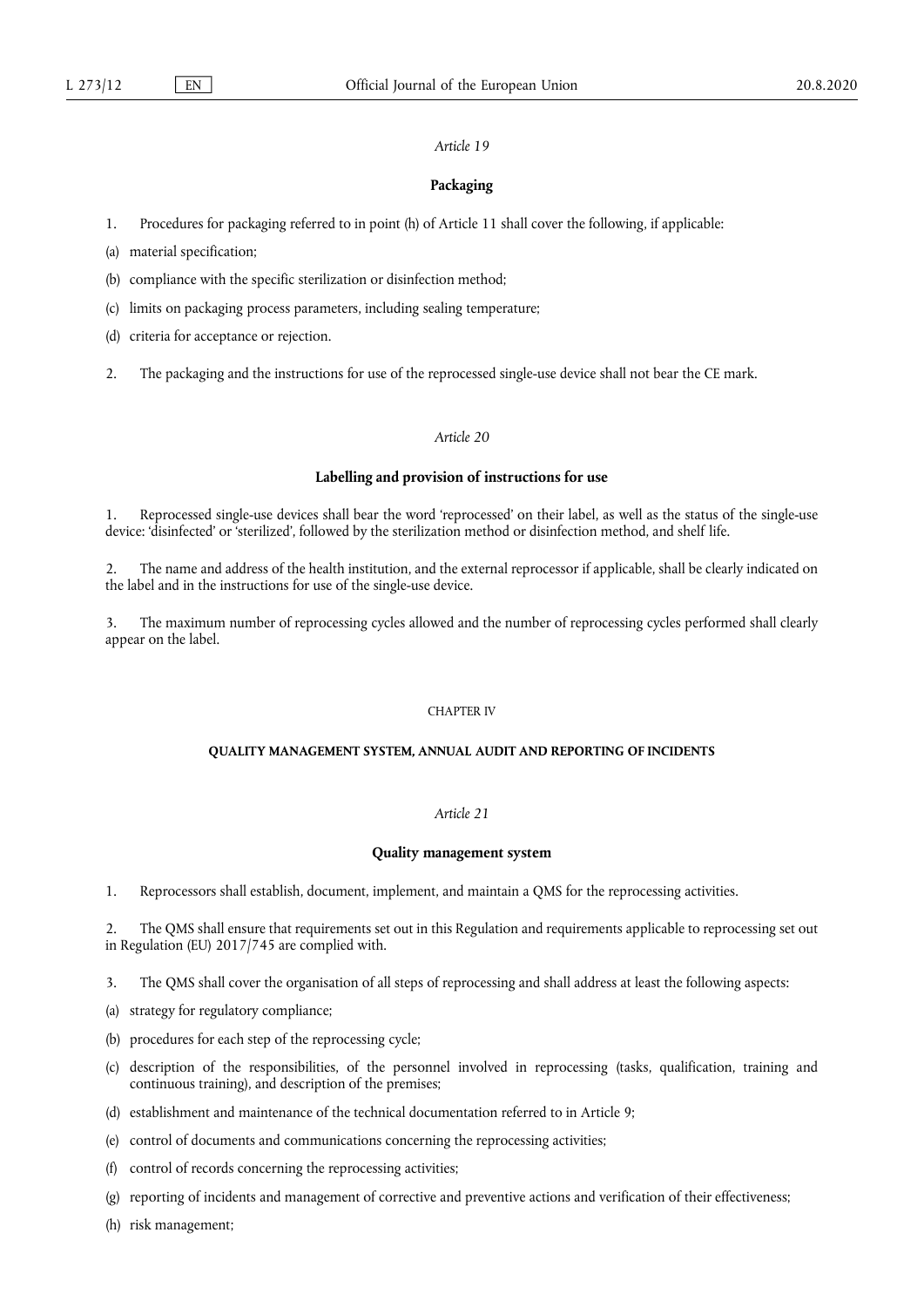- (i) traceability system, including procedures for disposing or returning to the external reprocessor reprocessed single-use devices that do not belong to the health institution;
- (j) internal and external audits;
- (k) contract conditions with external entities participating in the reprocessing activities.

## **Annual audit**

1. Reprocessors shall undertake at least one annual independent external audit of the reprocessing activities. The audit report shall be made available to the notified body competent for the certification of the reprocessor pursuant to Article 17(5) of Regulation (EU) 2017/745 and, upon request, to the competent authority of the Member State where the reprocessor is established.

2. The reprocessing processes and the QMS shall be revised, as needed, on the basis of the results of the independent external audit.

3. The audit report and the documentation related to the eventual follow up actions shall be kept for a period of five years.

## *Article 23*

#### **Reporting of incidents**

1. Health institutions using reprocessed single-use devices shall report all serious incidents involving reprocessed singleuse devices, to the relevant competent authority. Those incidents shall be reported by the deadlines set in Article 87 of Regulation (EU) 2017/745.

- 2. The serious incident report shall contain the following information:
- (a) confirmation that the single-use device is reprocessed and by which entity;
- (b) specify the number of reprocessing cycles performed and the maximum number of reprocessing cycles allowed for the device concerned;
- (c) the description of the serious incident, including a description of the failure mode, description of how the devices was being used and the point in the procedure when the failure occurred, as well as the outcome for the patient;
- (d) include an analysis of the possible root causes for the serious incident, indicating any of the following:
	- the root cause is linked to the single-use device original design and manufacturing;
	- the root cause is linked to the reprocessing;
	- the root cause could not be clearly established;
- (e) include information regarding preventive and corrective measures to be implemented in the reprocessing process and the timeline to implement these measures or provide reasons as to why measures are not needed.

3. When the health institution sends the report referred to in paragraph 1 of this Article to the competent authority, the health institution shall send a copy of that report also to the manufacturer and, when applicable, the external reprocessor. Following receipt of the copy of the report, the manufacturer shall take any of the actions listed in Article 83(3) of Regulation (EU) 2017/745, where necessary.

4. Reprocessed single-use devices involved in a serious incident shall be set apart and shall not be used further. The health institution shall keep such single-use devices for five years and make it available to the competent authority upon request, unless otherwise instructed by the competent authority.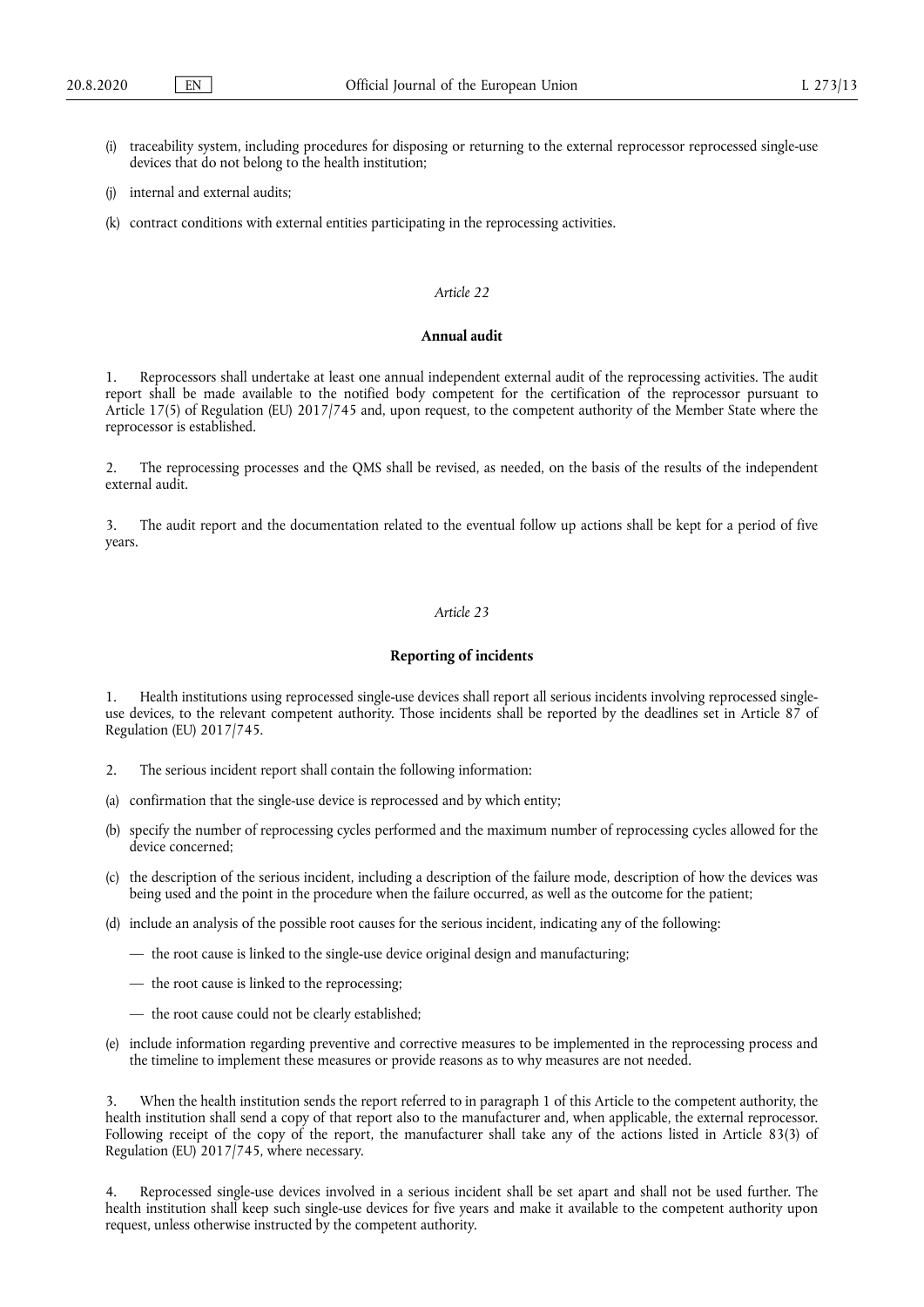5. During investigation of the serious incident, devices of the same type subject to the same reprocessing cycle shall be set apart. If the investigation of the serious incident has shown reprocessing as the possible root cause for the serious incident, these reprocessed devices shall be disposed of.

6. The health institution shall request its staff and, where appropriate, invite its patients to report to a contact person within the health institution any serious incident involving reprocessed single-use devices.

7. The external reprocessor shall report to the health institution any failure occurring during reprocessing that could indicate that the reprocessing cycle is no longer adequate or that the safety and performance of single-use devices already released for use cannot be guaranteed anymore. If failure occurs, adequate corrective and preventive measures shall be taken immediately. The health institution shall inform the competent authority accordingly and the public list referred to in Article 4(7) shall be updated.

8. The health institution shall register and compile information about all incidents involving reprocessed devices and shall perform, at least annually, a critical analysis of those incidents. The critical analysis of all incidents, including the analysis of the trends of incidents, shall be transmitted to the manufacturer and, if applicable, to the external reprocessor. Upon request, the critical analysis of all incidents, including the analysis of the trends of incidents shall be transmitted to the relevant competent authority. The analysis shall be used by the health institution, and if applicable, by the external reprocessor, to improve the reprocessing cycle, to review and update the technical documentation and/or to decide to discontinue reprocessing certain types of single-use devices.

#### CHAPTER V

#### **TRACEABILITY OF SINGLE-USE DEVICE AND FINAL PROVISIONS**

#### *Article 24*

### **Tracking of reprocessing cycles**

Reprocessors shall put in place a tracking system allowing the identification of the single-use device throughout the reprocessing cycle and the lifetime of the reprocessed single-use device.

This tracking system shall ensure the following:

- (a) record the number of reprocessing cycles that the single-use device has undergone;
- (b) ensure that the health institution verifies that the single-use device reprocessed by the external reprocessor and returned to the health institution is the same single-use device that was used in the health institution concerned and sent to the external reprocessor for reprocessing.

2. The tracking system shall ensure that reprocessed devices can be linked to the correct batch number for the purposes of field safety corrective action in accordance with Article 89 of Regulation (EU) 2017/745.

#### *Article 25*

#### **Records**

Reprocessors shall store all records regarding all steps of the reprocessing cycle, for a period of at least 10 years after the last reprocessing of a single-use device. The health institution and the external reprocessor, shall make those records available to the notified body competent for the certification referred to in Article 17(5) of Regulation (EU) 2017/745 and, upon request, to authorities of the Member States.